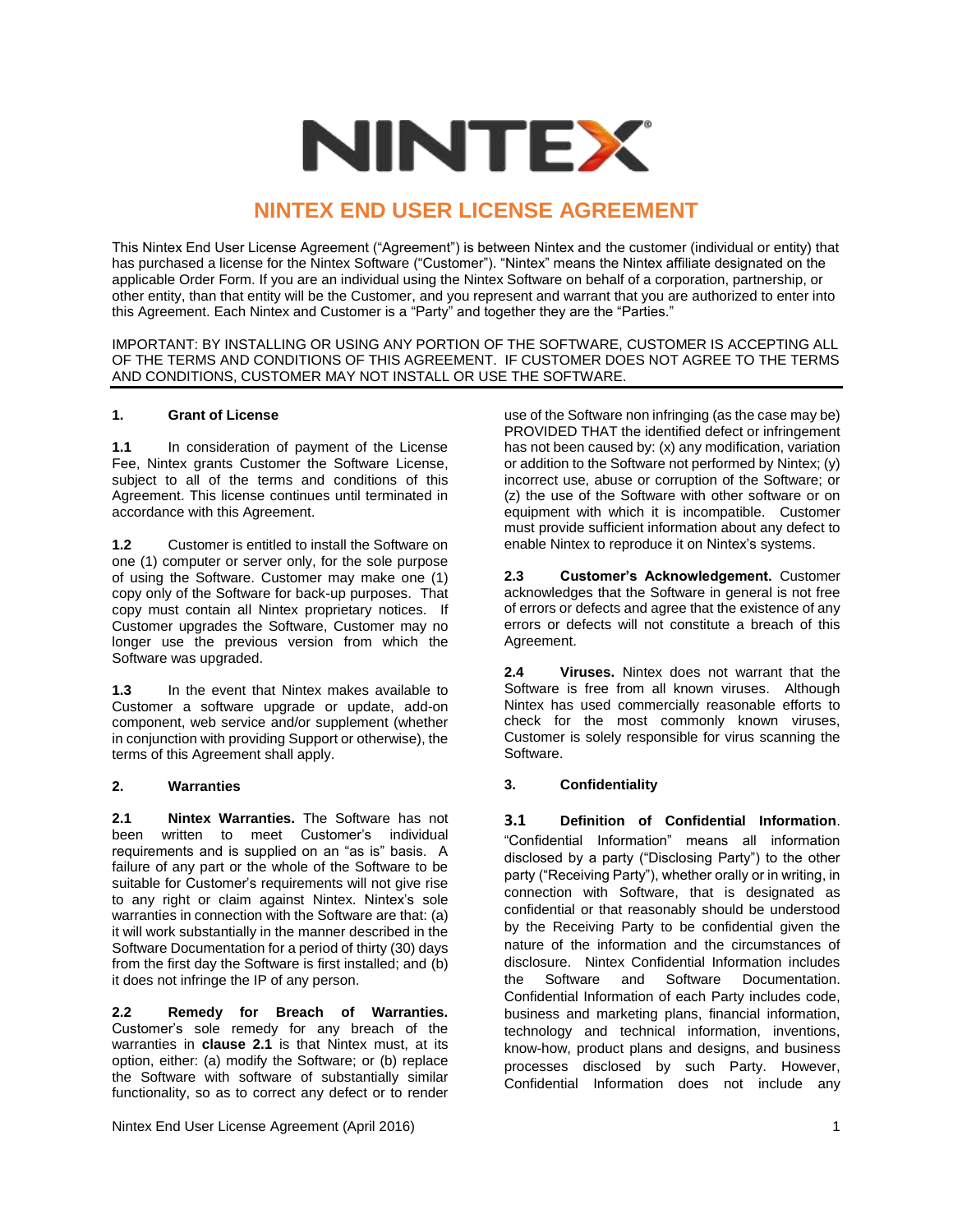information that (a) is or becomes generally known to the public without breach of any obligation owed to the Disclosing Party, (b) was known to the Receiving Party prior to its disclosure by the Disclosing Party without breach of any obligation owed to the Disclosing Party, (c) is received from a third party without breach of any obligation owed to the Disclosing Party, or (d) was independently developed by the Receiving Party.

**3.2 Confidentiality Obligations.** Customer acknowledges that the ideas and expressions contained in the Software and any modifications or particulars of those ideas and expressions that may be provided to Customer by Nintex are confidential (except to the extent that such information has entered the public domain other than through a breach of this Agreement by Customer). Customer undertakes not to disclose this Confidential Information to any person other than its agents and employees and then only to enable the Software to be used in accordance with and for the purposes of this Agreement. Customer must ensure that these persons maintain this confidentiality.

**3.3 Copyright and Confidentiality Notices.**  Customer must not remove, delete or obscure any copyright notices or confidentiality notices on or in the Software.

#### **4. Support**

Nintex will provide Customer with Support in accordance with the Support Documentation or a separate agreement between the Parties.

# **5. Intellectual Property (IP)**

**5.1 Rights in IP.** Customer acknowledges that Customer obtains no IP in the Software or the Support. As between the Parties, all IP in the Software and the Support vests in Nintex.

**5.2 Impermissible Actions.** Customer shall not, except to the extent, if any, permitted by any law: (a) copy, modify, enhance or reproduce any part of the Software, in whole or in part (other than in accordance with **clause 1.2**) or create a derivative work of any part of the Software; (b) decompile, disassemble, or otherwise reverse engineer the Software or attempt to reconstruct or discover any source code, underlying ideas, algorithms, file formats or programming interfaces of the Software by any means whatsoever; (c) incorporate, embed, combine, merge or bundle the Software with any other hardware or software (except to the extent strictly necessary to use the Software in accordance with its intended purpose and these terms); (d) publically disseminate performance information or analysis from any source relating to the Software; (e) use the Software to develop a product which is competitive with any Nintex product offerings; or (f) directly or indirectly permit any third party to do any of the above.

**5.3 IP Obligations.** If Customer becomes aware of any infringements or suspected infringements by any third party of any IP in the Software or Support, Customer must immediately notify Nintex. Customer must at Nintex's request and expense take any action as Nintex reasonably deems is appropriate to protect its IP.

#### **6. Termination**

**6.1 Termination.** Nintex may terminate this Agreement immediately by notice if Customer breaches this Agreement and fails to remedy the breach within fourteen (14) days of becoming aware of the breach.

**6.2 Effect of Termination.** On termination of this Agreement, Customer must immediately cease to use the Software and, if possible, return the Software (and all copies) to Nintex. Where the Software cannot be returned, Customer must permanently delete or destroy the Software and provide to Nintex a declaration that Customer has complied with this **clause 6.2**. This requirement is without prejudice to any other rights and remedies that Nintex may have in respect of the breach. **Clauses 3, 5, 7, 8** and **9** survive the expiry or termination of this Agreement. **Clause 3.1** expires three (3) years after the date of termination or expiry of this Agreement.

## **7. Taxes and Export Restrictions**

**7.1** Unless expressly stated to the contrary, all fees, costs and charges referred to in this Agreement are exclusive of all taxes, duties and imposts.

**7.2** If Nintex is or will be liable for any taxes, duties or imposts (including goods and services tax or value added tax) on or relating to this Agreement or anything done pursuant to this Agreement (excluding income tax) then Customer must pay Nintex an amount equal to that liability at the time that Customer pays any fees, costs or charges to which the liability relates.

**7.3 Export Compliance.** The Software and other technology Nintex makes available, and derivatives thereof may be subject to export laws and regulations of the United States and other jurisdictions. Customer represents that it is not named on any U.S. government denied-party list. Customer shall not, and shall not allow any third party to, export from the United States or allow the re-export or re-transfer of any part of the Software in a U.S.-embargoed country (currently Cuba, Iran, North Korea, Sudan, or Syria) or in violation of any U.S. export law or regulation, or any export or import laws, regulations, or requirements of any United States or foreign agency or authority.

# **8. LIMITATION OF LIABILITY**

Nintex End User License Agreement (April 2016) 2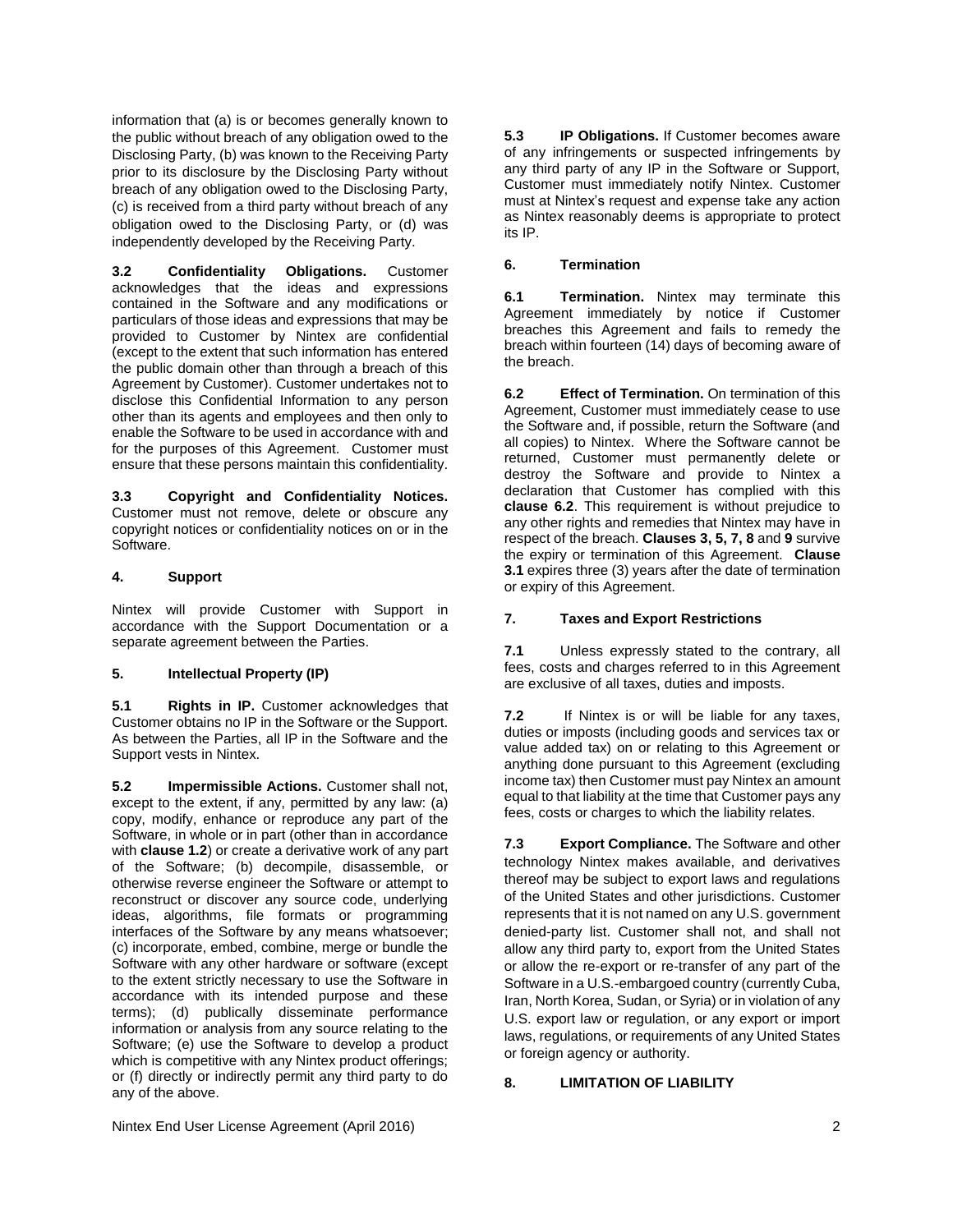**8.1** IN NO EVENT WILL NINTEX BE LIABLE TO CUSTOMER OR ANY OTHER PERSON FOR ANY LOST PROFITS, LOST SAVINGS, DELETION OR CORRUPTION OF ELECTRONICALLY STORED INFORMATION, LOST DATA, OR OTHER SPECIAL, DIRECT, INDIRECT, PUNITIVE, CONSEQUENTIAL, OR INCIDENTAL DAMAGES ARISING OUT OF OR RELATING TO THIS AGREEMENT OR ANY SOFTWARE, SUPPORT OR OTHER PRODUCTS OR SERVICES FURNISHED OR TO BE FURNISHED UNDER THIS AGREEMENT OR THE USE THEREOF, EVEN IF NINTEX HAS BEEN ADVISED OF THE POSSIBILITY OF SUCH LOSS OR DAMAGE.

**8.2** NINTEX'S AGGREGATE LIABILITY UPON ANY CLAIMS HOWSOEVER ARISING OUT OF OR RELATING TO THIS AGREEMENT OR ANY SOFTWARE, SUPPORT OR OTHER PRODUCTS OR SERVICES FURNISHED OR TO BE FURNISHED BY NINTEX UNDER THIS AGREEMENT WILL IN ANY EVENT BE ABSOLUTELY LIMITED TO THE AMOUNT PAID BY CUSTOMER TO NINTEX UNDER THIS AGREEMENT FOR THE APPLICABLE SOFTWARE, SUPPORT OR OTHER PRODUCTS OR SERVICES.

**8.3** NINTEX ACKNOWLEDGES THAT IT HAS SET ITS PRICES AND ENTERED INTO THIS AGREEMENT IN RELIANCE UPON THE WARRANTIES, DISCLAIMERS AND LIMITATION OF LIABILITY SET OUT IN THIS AGREEMENT, AND THAT THESE FORM AN ESSENTIAL BASIS OF THE BARGAIN REACHED BETWEEN THE PARTIES. THE PARTIES AGREE THAT THE LIMITATIONS OF LIABILITY SPECIFIED IN THIS **CLAUSE 8** WILL SURVIVE AND APPLY EVEN IF ANY CLAUSE IS FOUND TO HAVE FAILED ITS ESSENTIAL PURPOSE. NOTWITHSTANDING THIS, NOTHING CONTAINED IN THIS AGREEMENT WILL LIMIT NINTEX'S LIABILITY FOR ITS OWN WILLFUL OR WANTON CONDUCT.

**8.4** NINTEX MAKES NO WARRANTY OR REPRESENTATION TO CUSTOMER AS TO THE PERFORMANCE OR OPERATION OF THE SOFTWARE, SUPPORT OR ANY OTHER **PRODUCTS OR SERVICES EXCEPT AS PROVIDED IN CLAUSE 2.1. NINTEX MAKES NO OTHER** IN **CLAUSE 2.1**. NINTEX MAKES NO OTHER WARRANTY, EXPRESS OR IMPLIED, WITH RESPECT TO NINTEX, THE SOFTWARE, SUPPORT OR OTHER PRODUCTS OR SERVICES PROVIDED BY NINTEX AND, SUBJECT TO THIS CLAUSE, ANY CONDITION OR WARRANTY WHICH WOULD OTHERWISE BE IMPLIED IN THIS AGREEMENT IS HEREBY EXCLUDED. WHERE LEGISLATION IMPLIES IN THIS AGREEMENT ANY CONDITION OR WARRANTY, AND THAT LEGISLATION AVOIDS OR PROHIBITS PROVISIONS IN A CONTRACT EXCLUDING OR MODIFYING THE APPLICATION OF OR EXERCISE OF OR LIABILITY UNDER SUCH

CONDITION OR WARRANTY, THAT CONDITION OR WARRANTY WILL BE DEEMED TO BE INCLUDED IN THIS AGREEMENT. HOWEVER, NINTEX'S LIABILITY FOR ANY BREACH OF SUCH CONDITION OR WARRANTY WILL BE LIMITED, AT ITS OPTION, TO ONE OR MORE OF THE FOLLOWING: (A) IF THE BREACH RELATES TO GOODS: (I) THE REPLACEMENT OF THE GOODS OR THE SUPPLY OF EQUIVALENT GOODS; (II) THE REPAIR OF SUCH GOODS; (III)THE PAYMENT OF THE COST OF REPLACING THE GOODS OR OF ACQUIRING EQUIVALENT GOODS; OR (IV) THE PAYMENT OF THE COST OF HAVING THE GOODS REPAIRED; AND (B) IF THE BREACH RELATES TO SERVICES: (I) THE SUPPLYING OF THE SERVICES AGAIN; OR (II) THE PAYMENT OF THE COST OF HAVING THE SERVICES SUPPLIED AGAIN.

**8.5** DESPITE ANY OTHER PROVISION IN THIS AGREEMENT, NINTEX DOES NOT EXCLUDE LIABILITY FOR DEATH OR PERSONAL INJURY TO THE EXTENT THAT THE SAME ARISES DIRECTLY FROM ITS NEGLIGENCE OR THE NEGLIGENCE OF ITS EMPLOYEES.

#### **9. Mutual Indemnification**

**9.1 Nintex Indemnification.** Nintex will defend Customer from and against any claim by a third party alleging that the Software, when used as authorized in this Agreement, infringes a U.S. patent, U.S. copyright, or U.S. trademark and shall indemnify and hold Customer harmless from and against any damages and costs (including reasonable attorneys' fees) actually awarded against Customer or agreed to by Nintex in settlement resulting from such claim, provided that Nintex shall have received from Customer: (a) prompt written notice of such claim (but in any event notice in sufficient time for Nintex to respond without prejudice); (b) the sole and exclusive right to control and direct the investigation, defense, and settlement (if applicable) of such claim; and (c) all reasonably necessary cooperation, at Nintex's cost, from Customer. If Customer's use of the Software is (or in Nintex's opinion is likely to be) enjoined, if required by settlement or if Nintex determines such actions are reasonably necessary for Customer to avoid material liability, Nintex may, in its sole discretion, substitute for the Software substantially functionally similar programs and documentation or otherwise procure for Customer the right to continue using the Software. The obligations in this **section 9.1** shall not apply: (u) if the Software is modified by any party other than Nintex, but solely to the extent the alleged infringement is caused by such modification; (v) if the Software is combined with products or processes not provided or authorized by Nintex, but solely to the extent the alleged infringement is caused by such combination; (w) to any unauthorized use of the Software; (x) to any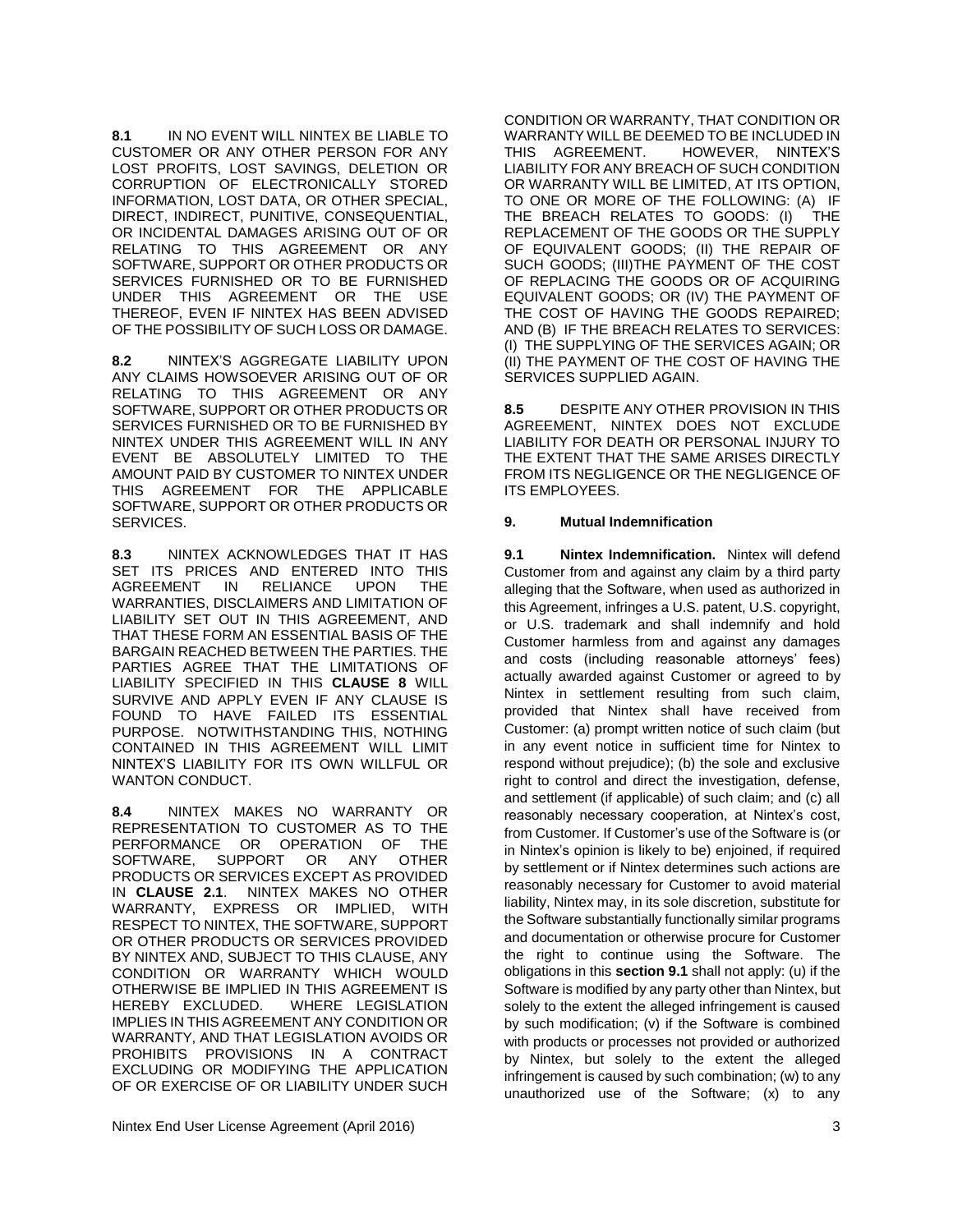unsupported release of the Software; (y) to any third party code contained within the Software; or (z) if Customer settles or makes any admissions with respect to a claim without prior written consent from Nintex. THIS **SECTION 9.1** SETS FORTH NINTEX'S SOLE LIABILITY AND CUSTOMER'S SOLE AND EXCLUSIVE REMEDY WITH RESPECT TO ANY CLAIM OF INTELLECTUAL PROPERTY INFRINGEMENT.

**9.2 Indemnification by Customer.** Customer will defend, indemnify, and hold Nintex harmless from any claims made or brought by a third party: (a) based upon breach of this Agreement by Customer, its employees and its users resulting in the disclosure of Confidential Information, as defined in **section 3.1**; (b) alleging that the Customer Content infringes the rights of, or has caused harm to a third party; or (c) in connection with a claim arising from use of the Software in breach of this Agreement by Customer or its employees; provided, however, that Customer has received from Nintex: (x) prompt written notice of such claim (but in any event notice in sufficient time for Customer to respond without prejudice); (y) the sole and exclusive right to control and direct the investigation, defense, and settlement (if applicable) of such claim (provided that Customer may not settle any claim unless such settlement unconditionally releases Nintex of all liability); and (z) all reasonably necessary cooperation (at Customer's cost) from Nintex.

#### **10. General**

**10.1 Entire Agreement.** This Agreement constitutes the entire agreement between the Parties as to its subject matter and supersedes all prior communications in connection with that subject matter. No modification, amendment, or waiver of any provision of this Agreement will be effective unless in writing and signed by both Parties. The Parties acknowledge that, except as expressly stated in this Agreement, they have not relied on any representation, warranty or undertaking of any kind made by or on behalf of the other Party in relation to this Agreement.

**10.2 Authorization.** Each Party warrants that it has the authority, power and capability to enter into and to perform its obligations under this Agreement and that its obligations under this Agreement are binding and enforceable.

**10.3 Force Majeure.** Neither Party will be liable for any failure to perform its obligations under this Agreement (other than an obligation to pay money) if the Party is prevented from doing so by any cause beyond its reasonable control.

**10.4 Severability.** Each term of this Agreement must be interpreted in such manner as to be effective and valid under applicable law. If any term of this Agreement is held to be prohibited by or invalid under

applicable law, that term is ineffective only to the extent of such prohibition or invalidity, without invalidating the remainder of this Agreement.

**10.5 Waiver.** A term of this Agreement may not be waived except in writing signed by the Party granting the waiver. The waiver by a Party of a breach by another Party of any term of this Agreement does not operate as a waiver of another or continuing breach by that Party of that term or any other term of this Agreement.

**10.6 Assignment.** Customer must not assign or novate any of Customer's rights or obligations under this Agreement without Nintex's prior written consent (which Nintex may withhold in its absolute discretion). Nintex may assign or novate any of its rights or obligations under this Agreement to any person by notice to Customer.

**10.7 Choice of Law and Jurisdiction.** Excluding conflict of laws rules, this Agreement shall be governed by and construed under (a) the laws of the State of Washington, U.S. if Customer is located in North or South America, (b) the laws of the state of Victoria, Australia if Customer is located in Asia or Australia, or (c) the laws of England and Wales if Customer is located outside of North or South America, Asia and Australia. All disputes arising out of or in relation to this Agreement shall be submitted to the exclusive jurisdiction of the courts of (i) Seattle, Washington when the laws of Washington apply, (ii) Melbourne when the laws of Australia apply, or (iii) London when the laws of England and Wales apply. Nothing in this section shall restrict Nintex's right to bring an action (including for example a motion for injunctive relief) against Customer in the jurisdiction where Customer's place of business is located. The United Nations Convention on Contracts for the International Sale of Goods and the Uniform Computer Information Transactions Act, as currently enacted by any jurisdiction or as may be codified or amended from time to time by any jurisdiction, do not apply to this Agreement.

# **11. Definitions**

**"Affiliate(s)"** mean(s), with respect to either Party, any individuals, companies, corporations, partnerships or other entities, directly or indirectly, controlling, controlled by, or under common control with, such party.

**"Customer Content"** means the business information or other data used by Customer in connection with the Software.

**"Intellectual Property" (or IP)** means:

Nintex End User License Agreement (April 2016) 4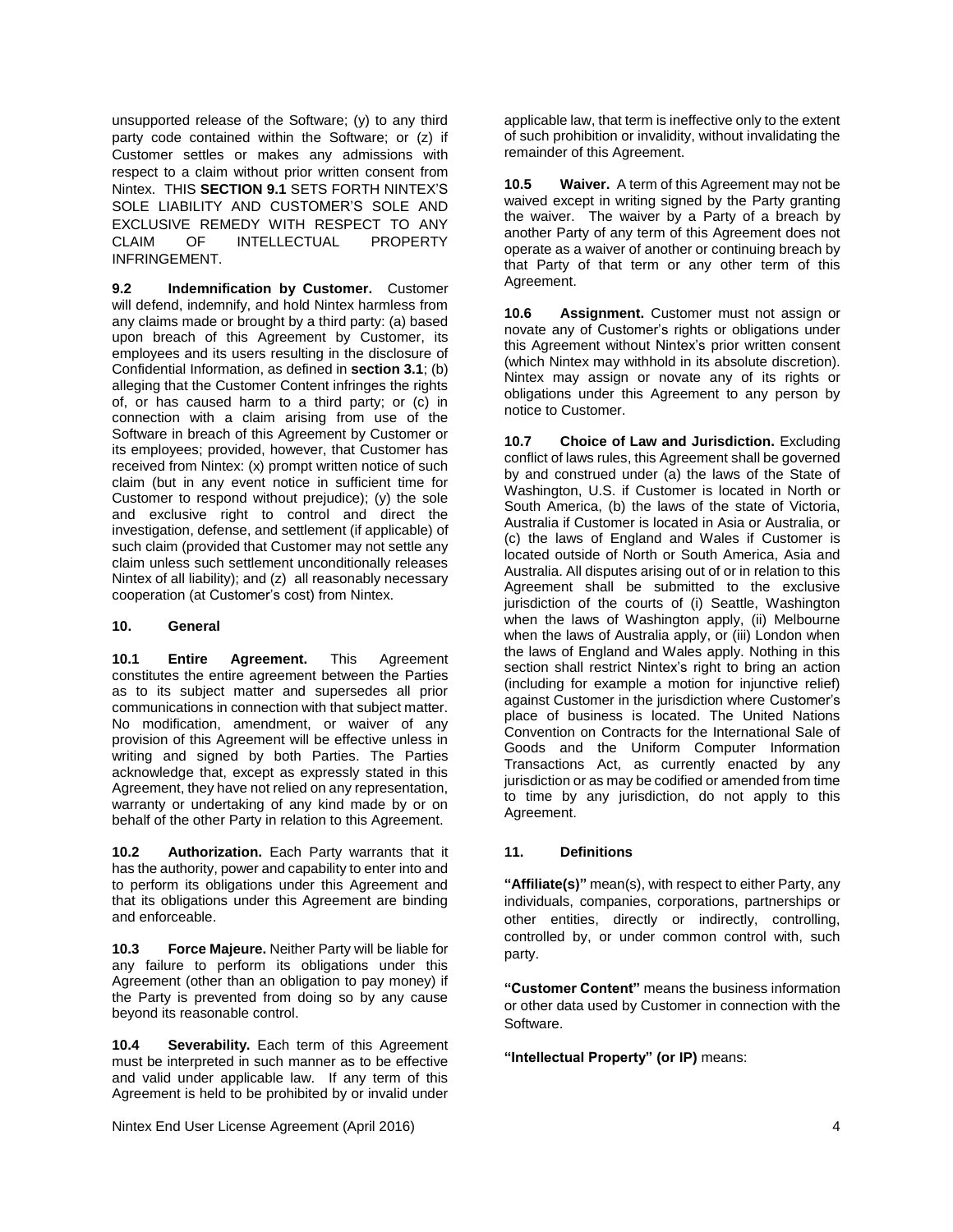**(a)** patents, trademarks, services marks, design rights (whether registered or unregistered and including any applications for these rights);

**(b)** copyright (including future copyright) throughout the world in all literary works, artistic works, computer software, and any other works or subject matter in which copyright subsists and may in the future subsist;

**(c)** trade or business names; and

**(d)** know-how, Confidential Information and trade secrets, and any other similar rights or obligations whether registrable or not in any country**.**

**"License Fee"** means the relevant license fee for the Software.

**"Material"** means material in any form, including documents, reports, products, equipment, information, data, source code, software, software tools, and methodologies.

**"Software"** means Nintex's software product and includes the Software Documentation and all other associated Material provided by Nintex in relation to that software.

**"Software Documentation"** means any documentation provided by Nintex which is incorporated in or associated with software.

**"Software License"** means a non-exclusive, nontransferable license to use the Software in accordance with this Agreement.

**"Support"** means the support, assurance, new releases and related maintenance services for the Software described in the Support Documentation and includes the Support Documentation and all other associated Material provided by Nintex in relation to that support.

**"Support Documentation"** means any documentation provided by Nintex which is incorporated in or associated with Support.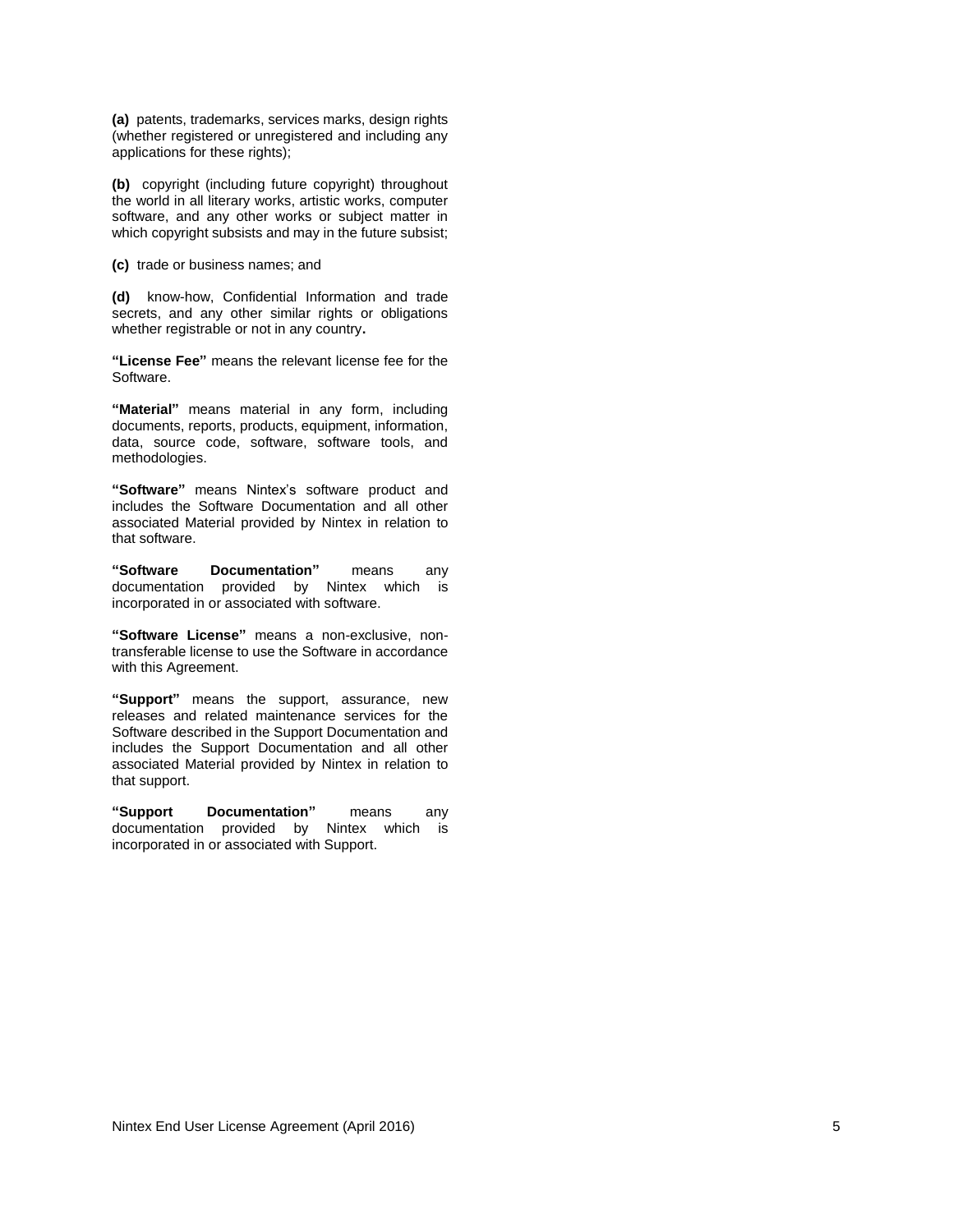

# **NINTEX ENTERPRISE-WIDE SUBSCRIPTION AGREEMENT**

This Nintex Enterprise-Wide Subscription Agreement ("Agreement") is between Nintex and the customer that has purchased an Enterprise-Wide Subscription to the Service ("Customer"). "Nintex" means the Nintex affiliate designated on the applicable Order Form (as defined below). If you are an individual using the Service on behalf of a corporation, partnership, or other entity, then that entity will be the Customer, and you represent and warrant that you are authorized to enter into this Agreement on behalf of such entity and bind such entity to the terms and conditions of this Agreement. Each of Nintex and Customer is a "Party" and together they are the "Parties."

This Agreement applies only to the Service listed in the applicable Order Form or any amendment thereto. Nintex reserves the right to make other Nintex software or services available under separate agreements. This Agreement includes any and all attachments and referenced policies, including without limitation the Nintex Subscription Support Policy, the Nintex Customer Use Policy, and the Order Form entered into between the Parties.

Customers are responsible for maintaining active licenses and complying with all applicable agreements for all Connected Services and Workflow Environments. Customers deploying Nintex Workflow and/or Forms by way of Microsoft Office 365 shall maintain an active Microsoft Office 365 subscription containing SharePoint Online with support for the Workflow Manager.

From time to time, Nintex may modify this Agreement. Unless otherwise specified by Nintex, changes become effective for existing subscription Customers upon renewal of the then-current Subscription Term. Customer may be required to click to accept the modified Agreement before using the Service in a Renewal Subscription Term, and in any event, continued use of the Service during the Renewal Subscription Term will constitute Customer's acceptance of the version of the Agreement in effect at the time the Renewal Subscription Term begins.

IMPORTANT: IF CUSTOMER DOES NOT AGREE TO THE TERMS AND CONDITIONS, CUSTOMER MAY NOT ACCESS OR USE THE SERVICE. BY CHECKING THE ACCEPTANCE BOX OR INSTALLING OR USING ANY PORTION OF THE SERVICE, CUSTOMER IS ACCEPTING ALL OF THE TERMS AND CONDITIONS OF THIS AGREEMENT.

# **1. Service Subscription**

**1.1 Provision of Service.** The Service is provided by Nintex on a subscription basis for a set term designated herein or in the applicable Order Form. The Service may be delivered to Customer: (a) as software to be installed on Customer's designated on-premises server; (b) for integration with Customer's Workflow Environments, and/or (c) as an online service, as designated in the applicable Order Form.

**1.2 Trial Access.** If Nintex has made available to Customer free, trial, or evaluation access to the Service ("**Trial Access**"), such access is limited to evaluating the Service to determine whether to purchase a subscription from Nintex. Customer may not use Trial Access for any other purposes, including but not limited to competitive analysis, commercial, professional, or for-profit purposes. Nintex has the right to terminate Trial Access at any time. Unless Customer purchases a subscription for the Service, upon any such termination or expiration Customer's

Nintex Enterprise-Wide Subscription Agreement (v1019) 1

Trial Access will cease. If Customer purchases a subscription to the Service, all of the terms and conditions in this Agreement will apply to such use of the Service.<br>ANYTHING IN THIS NOTWITHSTANDING AGREMEENT TO THE CONTRARY, NINTEX WILL HAVE NO WARRANTY, INDEMNITY, SUPPORT, OR OTHER OBLIGATIONS WITH RESPECT TO TRIAL ACCESS.

**1.3 License to Use the Service.** Nintex owns all rights, title and interest in and to the Service. Nintex hereby grants Customer a non-exclusive, nontransferable, right to access and use the Workflow Service, solely for its own internal business purposes during the Subscription Term, subject to the terms and conditions of this Agreement and any restrictions and limitations designated in the applicable Order Form. Subject to the limited rights expressly granted hereunder, Nintex reserves all rights, title, and interest in and to the Service, including all related Intellectual Property Rights. No rights are granted to Customer hereunder other than as expressly set forth herein.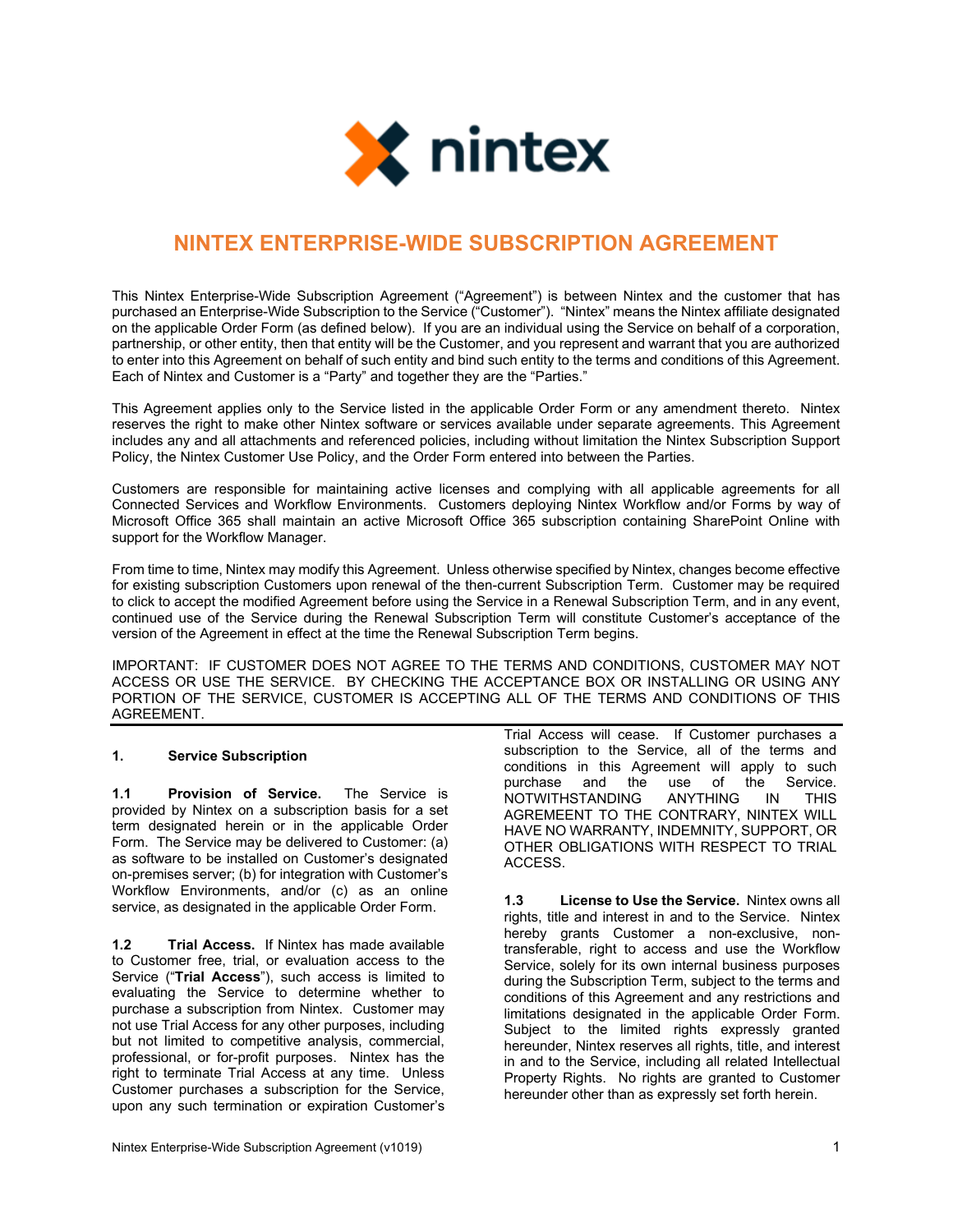**1.4 Restrictions.** Customer must not (a) modify, copy or create any derivative works based on the Service; (b) license, sublicense, sell, resell, rent, lease, transfer, assign, distribute, time share, offer in a service bureau, or otherwise make the Service available to any third party; (c) frame or mirror any content forming part of the Service, other than on Customer's own intranet for Customer internal business purposes as permitted in this Agreement; (d) use the Service to store or transmit infringing, libelous, or otherwise unlawful or tortious material, or to store or transmit material in violation of third-party privacy rights, (e) use the Service to store or transmit Harmful Code, (f) interfere with or disrupt the integrity or performance of the Service, (g) attempt to gain unauthorized access to the Service or its related systems or networks, (h) permit direct or indirect access to or use of the Service in a way that circumvents a contractual usage limit, (i) reverse engineer or decompile any portion of the Service, including but not limited to, any software utilized by Nintex in the provision of the Service, except to the extent required by applicable law; (j) access the Service in order to build any commercially available product or Service or otherwise commercially exploit the Service; or (k) copy any features, functions, integrations, interfaces, or graphics of the Service. Customer's use of the Service is subject to the Nintex Customer Use Policy, available at http://www.nintex.com/legal.

**1.5 Support.** During the Term, Nintex will provide Support in accordance with the Nintex Subscription Support Policy, available at<br>http://www.nintex.com/legal and the applicable <http://www.nintex.com/legal> Support Documentation. Support is subject to the terms of this Agreement, the Order Form, and the Nintex Subscription Support Policy.

# **2. USE OF THE SERVICE**

**2.1 Employee Plan.** The Service is provided to Customer according to the Employee Plan and any other limitations set forth in the Order Form. Customer shall limit use of and access to the Service to its Employees. Customer may increase the Employee Plan at any time during the term of the Agreement by notifying Nintex in writing and executing an additional Order Form. If Customer's Employees exceed the Employee Plan, Nintex may: (a) suspend Customer's access to the Service to the extent reasonably necessary, and (b) request Customer execute an Order Form for additional Employees at the per Employee price set forth in the applicable Order Form (each, an "Overage Order Form"). Each Overage Order Form will have a subscription period coterminous with the applicable Initial or Renewal Subscription Term. Customer's failure to execute an Overage Order Form within thirty (30) days of notification by Nintex shall constitute a material breach of this Agreement.

**2.2 Customer Responsibilities and Customer Content.** Customer will use the Service solely for its internal business purposes and not for the benefit of any third parties. Customer will (a) be responsible for Users' compliance with this Agreement, (b) be responsible for the accuracy, quality, appropriateness, and legality of any Customer data or other business information ("Customer Content") used in the Service, (c) use commercially reasonable efforts to prevent unauthorized access to or use of the Service, and notify Nintex promptly of any such unauthorized access or use, and (d) use the Service only in accordance with the terms of this Agreement and applicable laws and government regulations. Customer grants Nintex a worldwide, non-exclusive, royalty-free right and license to host, transfer, display, perform, reproduce, modify, and distribute Customer Content, in whole or in part, in any media formats and through any media channels (now known or hereafter developed) but only for the sole purpose of providing the Service to Customer and addressing any service or technical problems.

**2.3 Nintex Responsibilities.** Nintex shall implement commercially reasonable and appropriate technical and organizational measures to secure availability, confidentiality and integrity with respect to the Service and other Customer Content and information. However, unless explicitly otherwise agreed in writing between Parties, the Service is provided on an "as is" and "as available" basis. The Service may be subject to limitations, delays, and other problems inherent in the use of the internet and electronic communications. Nintex is not responsible for any delays, delivery failures, or other damage resulting from such problems. Nintex shall retain the right to collect usage telemetry and other statistics from the Service to be used to monitor compliance with applicable usage limits, and for diagnostic, operational, performance, and product improvement purposes.

**2.4 Retention of Certain Content and Applications.** During the Subscription Term, Nintex shall retain any electronic content submitted by or for Customer to the Nintex App Studio service for use in building mobile workflow applications (collectively, the "Submitted Content"). Nintex is not responsible or liable for the deletion, correction, destruction, damage, or loss of any Submitted Content. Upon termination of the Subscription Term, Nintex reserves the right to delete any Submitted Content.

# **3. FEES AND PAYMENT**

**3.1 Fees.** Customer must pay all fees specified in all Order Forms. Except as otherwise stated in an Order Form, all fees are quoted and payable in U.S. dollars and are based on Service rights acquired and not actual usage. Except as otherwise stated in an Order Form or as provided herein, payments must be made on an annual basis in advance.

**3.2 Non-cancelable and non-refundable**. All payment obligations under any and all Order Forms are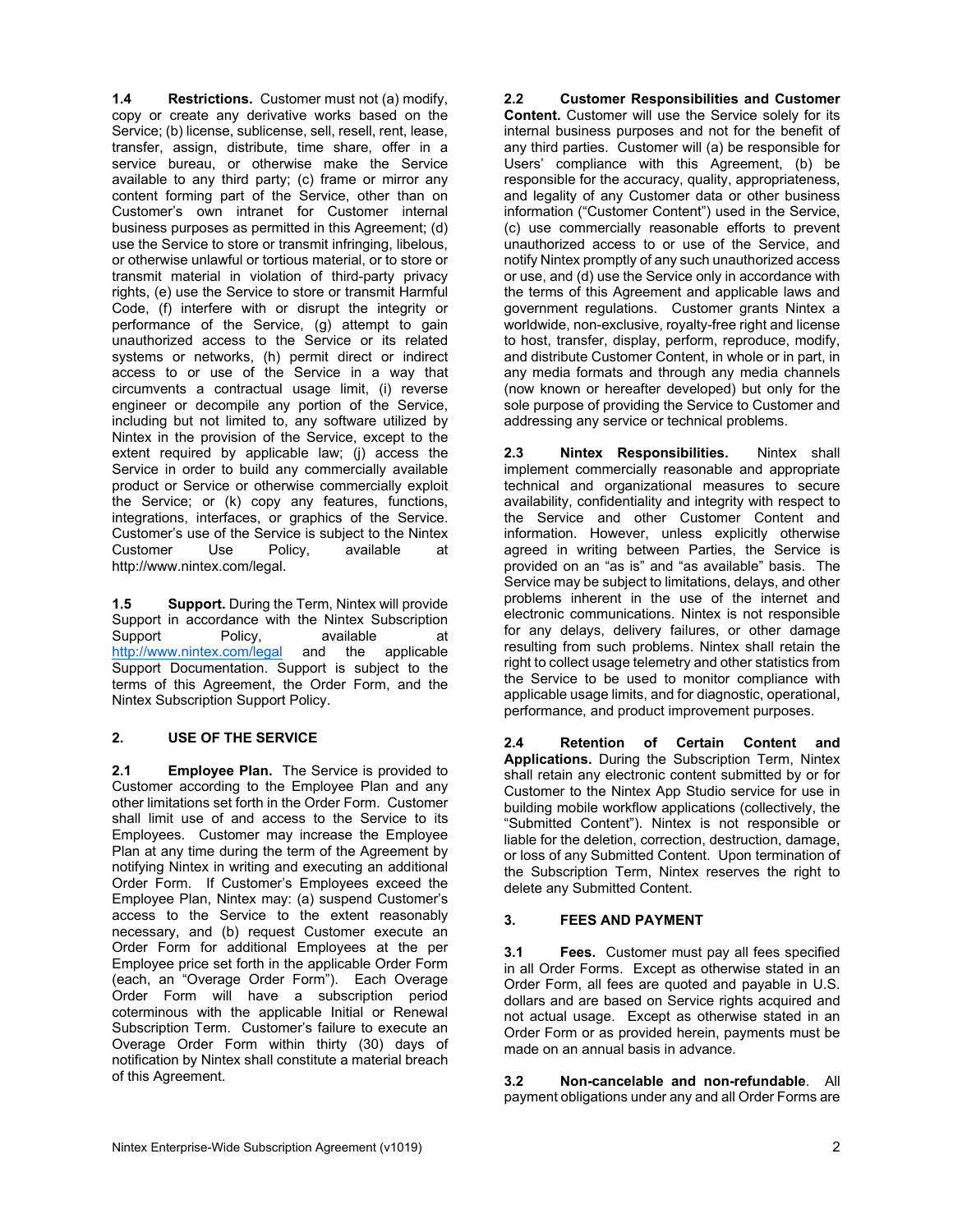non-cancelable and all payments made are nonrefundable. The license rights for the usage quantities set forth on any respective Order Form cannot be decreased during the Initial Term.

**3.3 Invoicing and Payment.** Fees for the Service will be invoiced in accordance with the relevant Order Form. The first year's Subscription Fees, as specified in each Order Form, are due and payable upon Customer's execution of such Order Form. All other fees due hereunder (except fees subject to good faith dispute) will be due and payable within thirty (30) days of invoice date. Customer will provide Nintex with complete and accurate billing and contact information.

**3.4 Overdue Payments**. Any payment not received from Customer by the due date may accrue (except with respect to charges then under reasonable and good faith dispute), at Nintex's discretion, late charges at the rate of 0.5% of the outstanding balance per month, or the maximum rate permitted by law, whichever is lower, from the date such payment was due until the date paid.

**3.5 Non-Payment and Suspension of Service.** If Customer's account is more than thirty (30) days past due (except with respect to charges subject to a reasonable and good faith dispute), in addition to any other rights or remedies it may have under this Agreement or by law, Nintex reserves the right to suspend the Service upon thirty (30) days written notice, without liability to Customer, until such amounts are paid in full.

**3.6 Taxes**. Except as otherwise stated in an Order Form, Nintex's fees do not include any direct or indirect local, state, federal or foreign taxes, levies, duties, or similar governmental assessments of any nature, including value-added, excise, use, or withholding taxes (collectively, "Taxes"). Customer is responsible for paying all Taxes associated with its acquisitions hereunder, this Agreement, and the Service, excluding U.S. income taxes on Nintex. If Customer has an obligation to withhold any amounts under any law or tax regime (other than U.S. income tax law), Customer will gross up the payments so that Nintex receives the amount actually quoted and invoiced. If Nintex has a legal obligation to pay or collect Taxes for which Customer is responsible under this section, the appropriate amount will be invoiced to and paid by Customer, unless Customer provides Nintex with a valid tax exemption certificate authorized by the appropriate taxing authority.

# **4. CONFIDENTIALITY**

**4.1 Definition of Confidential Information**. "Confidential Information" means all information disclosed by a party ("Disclosing Party") to the other party ("Receiving Party"), whether orally or in writing, in connection with this Service, that is designated as

confidential or that reasonably should be understood by the Receiving Party to be confidential given the nature of the information and the circumstances of disclosure. Nintex Confidential Information includes<br>the Service and Documentation. Confidential the Service and Documentation. Information of each party includes code, business and marketing plans, financial information, technology and technical information, inventions, know-how, product plans and designs, and business processes disclosed by such party. However, Confidential Information does not include any information that (i) is or becomes generally known to the public without breach of any obligation owed to the Disclosing Party, (ii) was known to the Receiving Party prior to its disclosure by the Disclosing Party without breach of any obligation owed to the Disclosing Party, (iii) is received from a third party without breach of any obligation owed to the Disclosing Party, or (iv) was independently developed by the Receiving Party.

**4.2 Protection of Confidential Information**. The Receiving Party will use the same degree of care that it uses to protect the confidentiality of its own confidential information of like kind (but not less than reasonable care) (i) not to use any Confidential Information of the Disclosing Party for any purpose outside the scope of this Agreement, and (ii) except as otherwise authorized by the Disclosing Party in writing, to limit access to Confidential Information of the Disclosing Party to those of its and its Affiliates' employees and contractors who need that access for purposes consistent with this Agreement and who have signed confidentiality agreements with the Receiving Party containing protections no less stringent than those herein.

**4.3 Compelled Disclosure.** The Receiving Party may disclose Confidential Information of the Disclosing Party to the extent compelled by law to do so, provided the Receiving Party gives the Disclosing Party prior notice of the compelled disclosure (to the extent legally permitted) and reasonable assistance, at the Disclosing Party's cost, if the Disclosing Party wishes to contest the disclosure. If the Receiving Party is compelled by law to disclose the Disclosing Party's Confidential Information as part of a civil proceeding to which the Disclosing Party is a party, and the Disclosing Party is not contesting the disclosure, the Disclosing Party will reimburse the Receiving Party for its reasonable cost of compiling and providing secure access to that Confidential Information.

**4.4. No Intellectual Property Rights.** THE RECEIVING PARTY ACQUIRES NO INTELLECTUAL PROPERTY RIGHTS FROM THE DISCLOSING PARTY UNDER THIS AGREEMENT, except for the restricted right to use disclosing Party's Confidential Information for the express, limited purposes described above.

#### **5. LIMITATION OF LIABILITY.**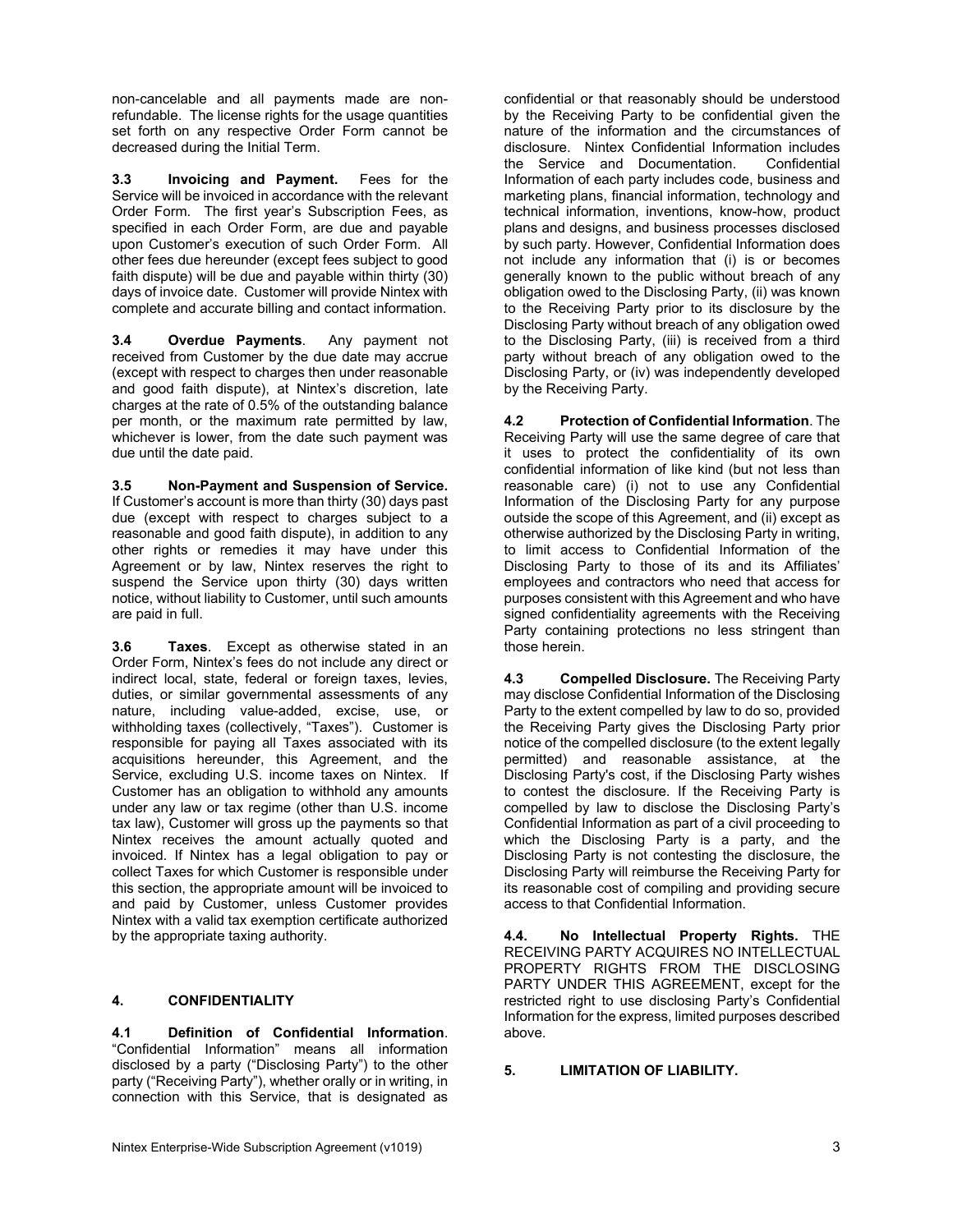5.1 NINTEX PROVIDES THE WORKFLOW SERVICE "AS IS", "WITH ALL FAULTS" AND "AS AVAILABLE". TO THE MAXIMUM EXTENT PERMITTED BY APPLICABLE LAW, NINTEX MAKE NO (AND SPECIFICALLY DISCLAIMS ALL) REPRESENTATIONS OR WARRANTIES OF ANY KIND, WHETHER EXPRESS, IMPLIED, STATUTORY OR OTHERWISE, INCLUDING, WITHOUT LIMITATION, ANY WARRANTY THAT THE SERVICE WILL BE UNINTERRUPTED, ERROR-FREE OR FREE OF HARMFUL COMPONENTS, THAT THE CONTENT WILL BE SECURE OR NOT OTHERWISE LOST OR DAMAGED, OR ANY IMPLIED WARRANTY OF MERCHANTABILITY, SATISFACTORY QUALITY, FITNESS FOR A PARTICULAR PURPOSE, OR NON-INFRINGEMENT, AND ANY WARRANTY ARISING OUT OF ANY COURSE OF PERFORMANCE, COURSE OF DEALING OR USAGE OF TRADE. SOME JURISDICTIONS DO NOT ALLOW THE FOREGOING EXCLUSIONS. IN SUCH AN EVENT, SUCH EXCLUSION WILL NOT APPLY SOLELY TO THE EXTENT PROHIBITED BY APPLICABLE LAW. THE LIMITED WARRANTIES PROVIDED HEREIN ARE THE SOLE AND EXCLUSIVE WARRANTIES PROVIDED TO CUSTOMER IN CONNECTION WITH THE PROVISION OF THE SERVICE.

5.2 IN NO EVENT SHALL NINTEX'S LIABILITY FOR ANY CLAIM ARISING OUT OF OR RELATING TO THE SERVICE AND/OR THIS AGREEMENT AND/OR ANY OTHER AGREEMENT BETWEEN THE CUSTOMER AND NINTEX EXCEED THE TOTAL AMOUNT PAID BY CUSTOMER TO NINTEX TO USE THE SERVICE DURING THE TWELVE (12) MONTHS PRIOR TO THE DATE OF THE CLAIM. IN NO EVENT SHALL NINTEX BE LIABLE TO ANYONE FOR ANY INDIRECT, PUNITIVE, SPECIAL, EXEMPLARY, INCIDENTAL, CONSEQUENTIAL, OR OTHER DAMAGES OR COSTS OF ANY TYPE OR KIND (INCLUDING LOSS OF DATA, REVENUE, PROFITS, GOODWILL, USE, OR OTHER ECONOMIC ADVANTAGE) ARISING OUT OF, OR IN ANY WAY CONNECTED WITH THE SERVICE AND/OR THIS AGREEMENT, INCLUDING BUT NOT LIMITED TO THE USE OR INABILITY TO USE THE SERVICE, ANY INTERRUPTION, INACCURACY, ERROR OR OMISSION. THIS LIMITATION OF LIABILITY SECTION APPLIES WHETHER THE ALLEGED LIABILITY IS BASED ON CONTRACT, TORT, NEGLIGENCE, STRICT LIABILITY, OR ANY OTHER BASIS.

#### **6. MUTUAL INDEMNIFICATION**

**6.1 Indemnification by Nintex.** Nintex will defend, indemnify and hold Customer harmless against any loss, damage, or costs (including reasonable attorneys' fees) in connection with claims, demands, suits, or proceedings ("**Claims**") made or brought against Customer by a third party alleging that the use of the Service as contemplated hereunder infringes a copyright, a U.S. patent issued as of the Effective Date, or a trademark of a third party; provided, however, that Customer: (a) promptly gives written notice of the Claim to Nintex; (b) gives Nintex sole control of the defense and settlement of the Claim (provided that Nintex may not settle any Claim unless it unconditionally releases Customer of all liability); and (c) provides to Nintex, at Nintex's cost, all reasonable assistance. Nintex will not be required to indemnify Customer in the event of: (w) modification of the Service by Customer, or Users in conflict with Customer's obligations or as a result of any prohibited activity as set forth herein; (x) use of the Service in a manner inconsistent with the Documentation; (y) use of the Service in combination with any other product or Service not provided by Nintex; or (z) use of the Service in a manner not otherwise contemplated by this Agreement. If Customer is enjoined from using the Service or Nintex reasonably believe it will be enjoined, Nintex will have the right, at its sole option, to obtain for Customer the right to continue use of the Service or to replace or modify the Service so that it is no longer<br>infringing. If neither of the foregoing options is If neither of the foregoing options is reasonably available to Nintex, then use of the Service may be terminated at the option of Nintex and Nintex's sole liability will be to refund any prepaid, but unused, Subscription Fees paid by Customer for such Service.

**6.2 Indemnification by Customer.** Customer will defend, indemnify, and hold Nintex harmless from any Claims made or brought by a third party: (i) based upon breach of this Agreement by Customer, its employees and Users resulting in the unauthorized disclosure of Confidential Information; (ii) alleging that the Customer data or business information infringes the rights of, or has caused harm to a third party; or (iii) in connection with a claim arising from use of the Service in breach of this Agreement by Customer or Users; provided, however, that Nintex: (a) promptly gives written notice of the Claim to Customer; (b) give Customer sole control of the defense and settlement of the Claim (provided that Customer may not settle any Claim unless it unconditionally releases Nintex of all liability); and (c) provides to Customer, at Customer cost, all reasonable assistance.

#### **7. USAGE CERTIFICATIONS AND AUDIT RIGHTS**

7.1 Usage Certifications. Upon written request, but not more frequently than once in any three month period, Customer shall furnish to Nintex a signed certification certifying the number of Employees and that Customer is using the Service pursuant to the terms of this Agreement and the applicable Order Form.

7.2 Nintex Audit Right. With reasonable prior notice of at least ten (10) days, Nintex may audit Customer's use of the Services. All such audits shall be conducted during regular business hours and no more frequently than twice in any twelve (12) month period and in a manner that does not unreasonably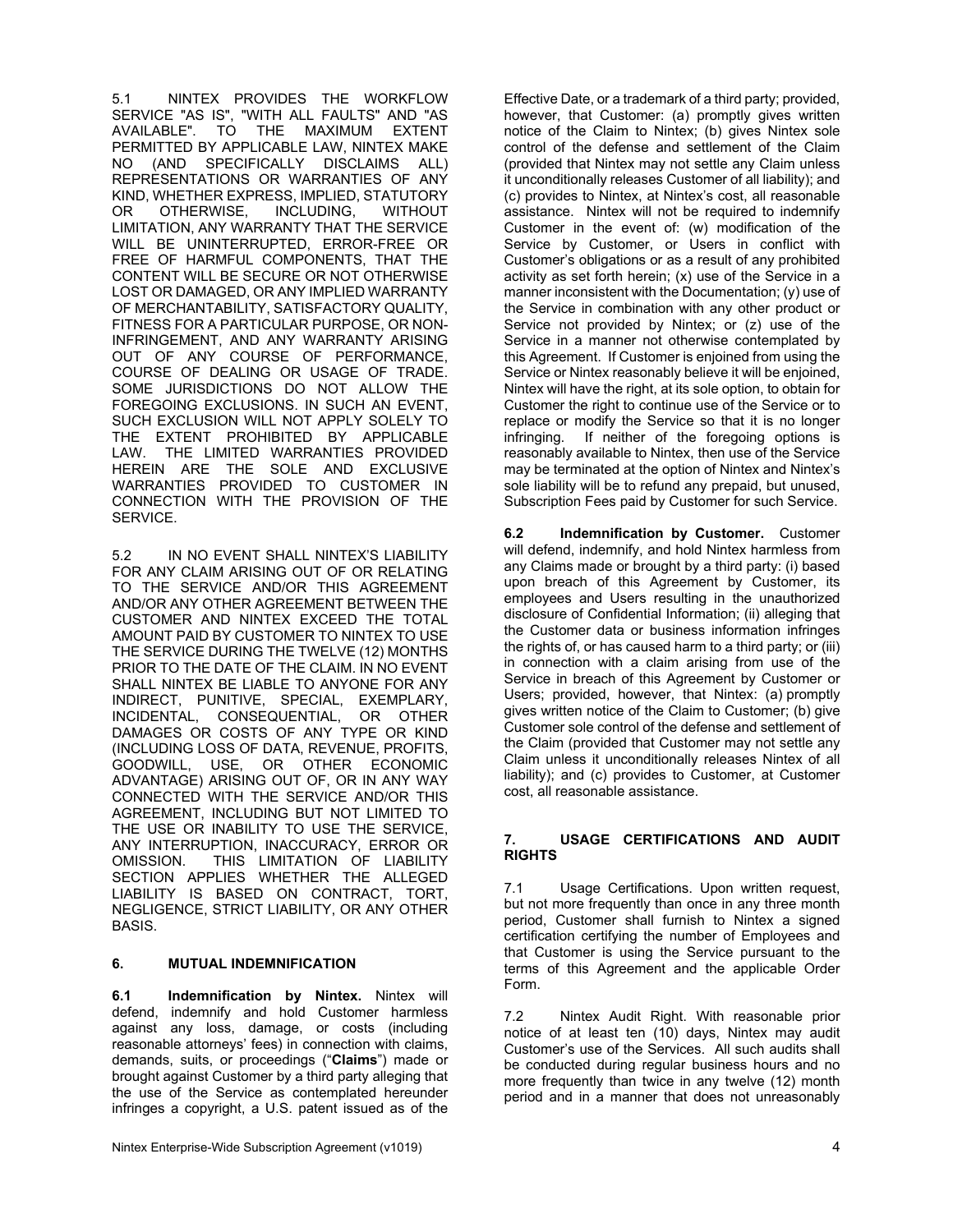interfere with Customer's business operations. Customer shall make available all such books, records, equipment, information and personnel, and provide all such cooperation and assistance, as may reasonably be requested by or on behalf of Nintex with respect to such audit. Customer shall be responsible for such audit costs and any additional fees only in the event the audit reveals that Customer's use of the Services exceeded the Employee Plan or any other limitations set forth in the applicable Order Form.

# **8. TERM AND TERMINATION**

**8.1 Term.** This Agreement will commence on the Effective Date and continue for a period of twelve (12) months (the "Initial Subscription Term"), and will automatically renew at the end of the Initial Subscription Term (or any renewal term) for a period of one year (each, a "Renewal Subscription Term" and, together with the Initial Subscription Term, the "Subscription Term") unless either party provides written notice to the other of non-renewal at least thirty (30) days before the end of the Initial Subscription Term or any renewal term. Any such renewal will be at the list price in effect at the time of such renewal.

**8.2 Termination**. Either party may terminate this Agreement: (i) upon thirty (30) days prior written notice to the other party of a material breach by the other party if such breach remains uncured at the expiration of such notice period; or (ii) immediately in the event the other party becomes the subject of a petition in bankruptcy or any other proceeding relating to insolvency, receivership, liquidation, or assignment for the benefit of creditors.

**8.3 Effect of Termination**. Upon any termination of this Agreement, Customer must, as of the date of such termination, immediately cease accessing or otherwise utilizing the Service and Nintex Confidential Information. Termination for any reason will not relieve Customer of the obligation to pay any fees accrued or due and payable to Nintex prior to the effective date of termination. Upon termination for cause by Nintex, all future amounts due under all Order Forms will be accelerated and become due and payable immediately.

#### **9. NINTEX DRAWLOOP DOCGEN® AND NINTEX DOCAUTOMATION**

**9.1. Nintex Drawloop DocGen® and Nintex DocAutomation.** The Nintex Drawloop DocGen and Nintex DocAutomation Services are each provided as a managed package for the Customer's Salesforce Organization. Salesforce.com is a third-party service provider and Nintex makes no representations or warranties regarding the functionality, operability, or Customer's access to Salesforce.com. Customer's access to the Nintex Drawloop DocGen and Nintex

DocAutomation Services is subject to the availability of Customer's Salesforce Organization and proper performance of the Customer's obligations to Salesforce.com. Should Customer's access to its Salesforce Organization be suspended due to nonpayment of any amounts owed to Salesforce.com by Customer or a breach of Customer's agreement with Salesforce.com, Customer's access to the its Nintex Drawloop DocGen or Nintex DocAutomation Service shall also be accordingly suspended or terminated. Nintex shall not be liable to Customer for any refund or damages arising out of such suspension or termination. Nintex shall not be liable for performance issues or downtime of the Nintex Drawloop DocGen or Nintex DocAutomation Service to the extent caused by Salesforce.com or other factors outside Nintex's<br>control. Any unauthorized access to the Nintex Any unauthorized access to the Nintex Drawloop DocGen or Nintex DocAutomation Service or other abuse or impermissible activity in connection with the Nintex Drawloop DocGen or Nintex DocAutomation Service may result in immediate suspension or termination of Customer's access to the Nintex Drawloop DocGen or Nintex DocAutomation Service pursuant to Section 8 of the Agreement.

**9.2 Customer Content.** Customer's use of the Nintex Drawloop DocGen or Nintex DocAutomation Service may result in Customer directing transmission of Customer Content outside Customer's Salesforce Organization or other Workflow Environments, and/or to unaffiliated third parties or third-party applications, in each case as a result of Customer's configuration of the Service. Upon such transmission of Customer Content by Customer, Nintex shall not be responsible for the privacy, security or integrity thereof. Nintex will not use or disclose Customer Content except solely in connection with processing such data in the normal course of Customer's use of the Nintex Drawloop DocGen or Nintex DocAutomation Service as otherwise provided for in this Agreement or as required by law. Nintex shall not be responsible or liable for the failure to store, deletion, correction, destruction, damage, or loss of any Customer Content.

#### **10. PROMAPP PROCESS MANAGEMENT SERVICE**

**10.1 Promapp Process Management Solution.**  Customers who purchase a subscription to the Promapp Process Management Solution, a hosted central repository for managing business process information (the "Promapp Service") are bound by the terms in this Agreement, the applicable Order Form, and the Nintex Customer Use Policy.

**10.2. Calculations.** Nintex does not warrant the accuracy, correctness, reliability, and completeness of any formulae, or calculation available within the ("Calculations"). acknowledges that the results from such Calculations are for informational purposes only, and that the assumptions used and figures generated are for purposes of illustration and reference only, and are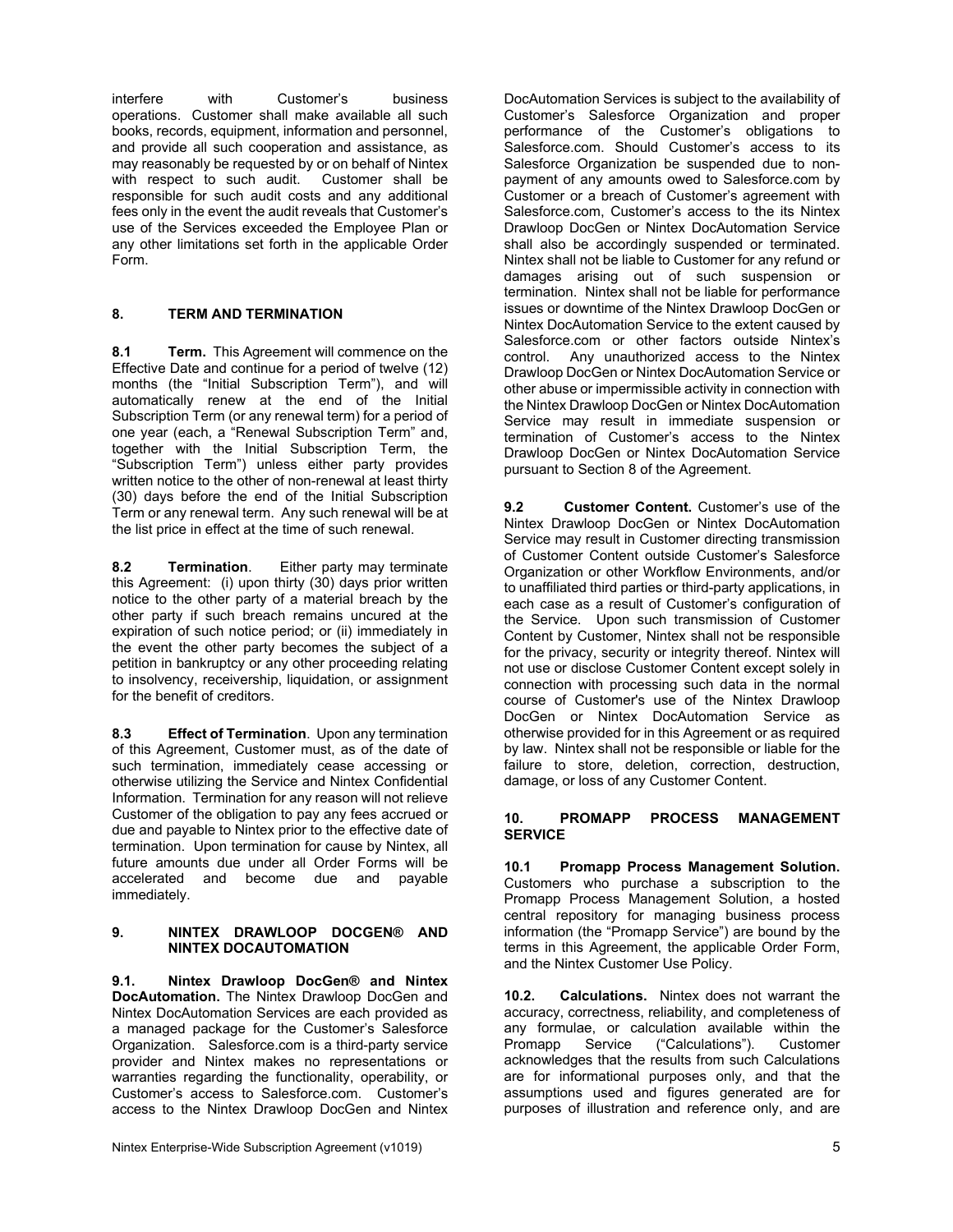subject to change depending on a variety of factors. which may not have be taken in account in the computation.

## **9. GENERAL PROVISIONS**

#### **9.1. Export Compliance.**

The Service and other technology Nintex makes available, and derivatives thereof, may be subject to export control and economic sanctions laws and regulations of the United States and the import laws and regulations of foreign governments. Each party represents that it is not named on any U.S. government denied-party list. Customer agrees that: (a) all use, exports, and imports related to this Agreement will be in compliance with these laws and regulations and (b) Customer shall not allow any third party to export, reexport, or transfer any part of the Service in violation of these laws and regulations. The foregoing obligations include but are not limited to Customer or a third party exporting, transferring, or importing the Service to: (i) to any country subject to export control embargo or economic sanctions implemented by any agency of the U.S. or foreign governments; (ii) to any person or entity on any of the U.S. Government's Lists of Parties of Concern (http://www.bis.doc.gov/index.php/policyguidance/lists-of-parties-ofconcern) or applicable international specially-designated parties or economic sanctions programs; (iii) to any end-user or for any known end-use related to the proliferation of nuclear, chemical or biological weapons or missiles, without first obtaining any export license or other approval that may be required by any U.S. Government agency having jurisdiction with respect to the transaction; or (iv) otherwise in violation of any export or import laws, regulations or requirements of any United States or foreign agency or authority.

**9.2 Entire Agreement**. This Agreement and the Order Form(s) constitute the entire agreement between Customer and Nintex regarding the Service and supersede all prior and contemporaneous agreements, proposals or representations, written or oral, concerning its subject matter. No modification, amendment, or waiver of any provision of this Agreement will be effective unless in writing and signed by the party against whom the modification, amendment or waiver is to be asserted. No provision of any purchase order or other business form employed by Customer, including any electronic invoicing portals and vendor registration processes, will supersede the terms and conditions of this Agreement, and any such document relating to this Agreement shall be for administrative purposes only and shall have no legal effect.

**9.3 Assignment**. Neither party may assign any of its rights or obligations hereunder, whether by operation of law or otherwise, without the other party's prior written consent (not to be unreasonably withheld). Subject to the foregoing, this Agreement will bind and inure to the benefit of the parties, their respective successors and permitted assigns.

**9.4 Relationship of the Parties**. The parties are independent contractors. This Agreement does not create a partnership, franchise, joint venture, agency, fiduciary, or employment relationship between the parties.

**9.5 Waiver.** No failure or delay by either party in exercising any right under this Agreement will constitute a waiver of that right.

**9.6 Severability**. If any provision of this Agreement is held by a court of competent jurisdiction to be contrary to law, the provision will be deemed null and void, and the remaining provisions of this Agreement will remain in effect.

**9.7 Force Majeure.** Neither party will be liable for any failure or delay in performance under this Agreement (other than for delay in the payment of money due and payable hereunder) for causes beyond that party's reasonable control and occurring without that party's fault or negligence, including, but not limited to, acts of God, acts of government, flood, fire, civil unrest, acts of terror, strikes or other labor problems (other than those involving Nintex or Customer employees, respectively), computer attacks or Harmful acts, such as attacks on or through the<br>Internet, any Internet service provider, any Internet service provider, telecommunications or hosting facility. Dates by which performance obligations are scheduled to be met will be extended for a period of time equal to the time lost due to any delay so caused.

**9.8 Choice of Law and Jurisdiction**. Excluding conflict of laws rules, this Agreement shall be governed by and construed under (a) the laws of the State of Washington, U.S. if Customer is located in North or South America, (b) the laws of the state of Victoria, Australia if Customer is located in Asia or Australia, or (c) the laws of England and Wales if Customer is located outside of North or South America, Asia and Australia. All disputes arising out of or in relation to this Agreement shall be submitted to the exclusive jurisdiction of the courts of (i) Seattle, Washington when the laws of Washington apply, (ii) Melbourne when the laws of the State of Victoria, Australia apply, or (iii) London when the laws of England and Wales apply. Nothing in this section shall restrict Nintex's right to bring an action (including for example a motion for injunctive relief) against Customer in the jurisdiction where Customer's place of business is located. The United Nations Convention on Contracts for the International Sale of Goods and the Uniform Computer Information Transactions Act, as currently enacted by any jurisdiction or as may be codified or amended from time to time by any jurisdiction, do not apply to this Agreement.